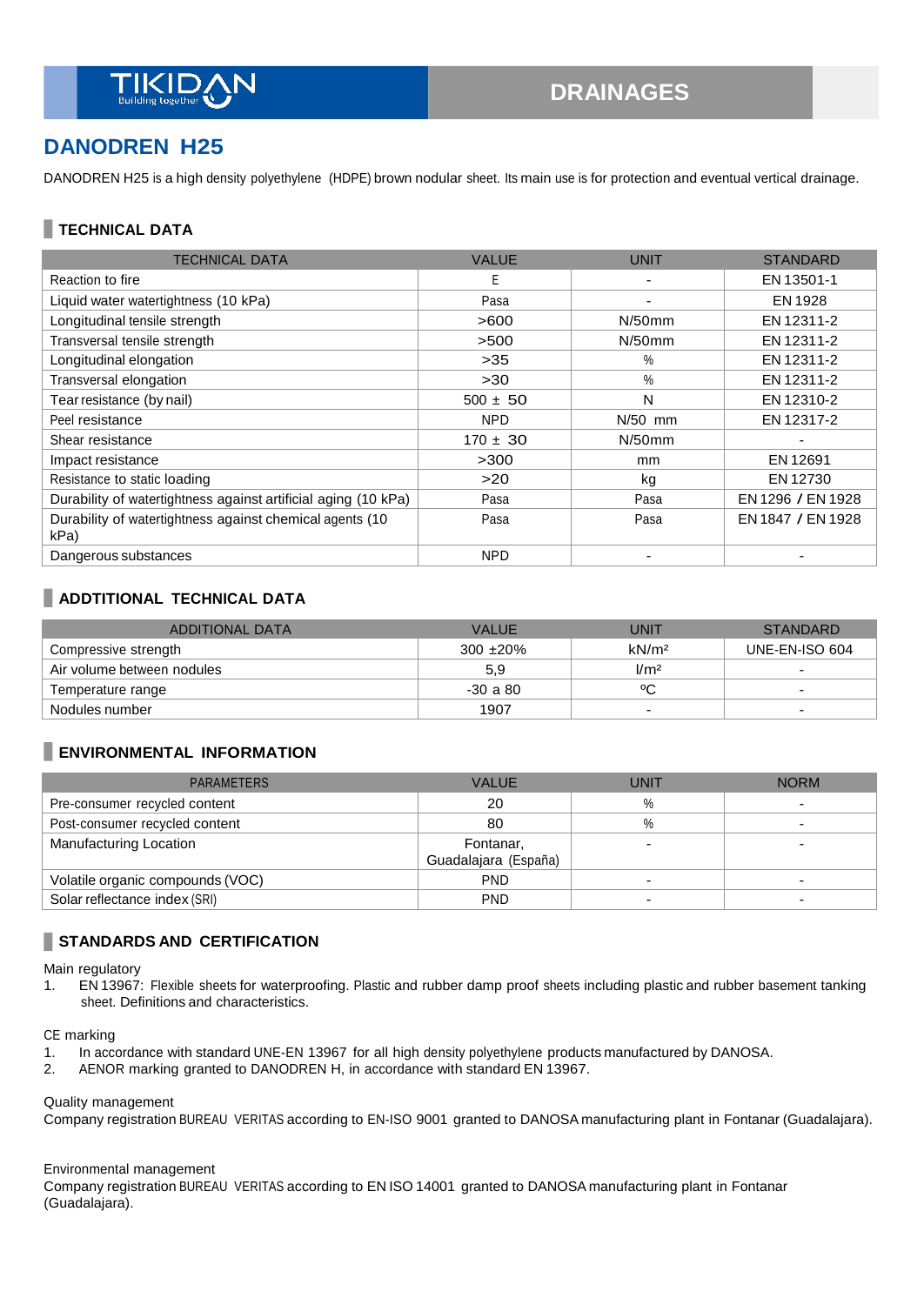#### **SCOPE**

- 1. Drainage and protection of the waterproofing of buried walls in building and civil works, such as false tunnels and underpasses.<br>2. Floors drainage and protection, when there is not hydrostatic pressure or the floor is
- 2. Floors drainage and protection, when there is not hydrostatic pressure or the floor is over the phreatic level.
- 3. Rehabilitation of basements and underground constructions affected by humidity.<br>4. Drainage for inverted roofs with continuous pavements. The drainage is placed b
- 4. Drainage for inverted roofs with continuous pavements. The drainage is placed between the thermal insulation and the pavement.

## **PRESENTATION**

| <b>PRESENTATION</b> | <b>VALUE</b>   | <b>UNIT</b>              |
|---------------------|----------------|--------------------------|
| Length              | $20 \pm 0.40$  | m                        |
| Width               | $2,1 \pm 0,04$ | m                        |
| Roll surface        | 42             | m <sup>2</sup>           |
| Rolls per pallet    |                | rolls                    |
| <b>Product Code</b> | 314086         | $\overline{\phantom{a}}$ |



#### **ADVANTAGES AND BENEFITS**

- 1. Quick and easy installation.
- 2. Resistant to breakage, impact and deformation.<br>3. Resistant to chemical agent of the soil. Rot.
- 3. Resistant to chemical agent of the soil. Rot.<br>4. Provides great durability of the building and
- Provides great durability of the building and the structures against humidity and external factors.
- 5. It protects the wall avoiding direct contact with the humidity and it allows the drainage of the water, thus limiting the hydrostatic
- pressure. 6. Protection of the waterproofing against punching of soil.
- 7. In rehabilitation cases, it creates an air chamber between the underground basement affected by the humidity and the new finish, allowing its ventilation and drying.